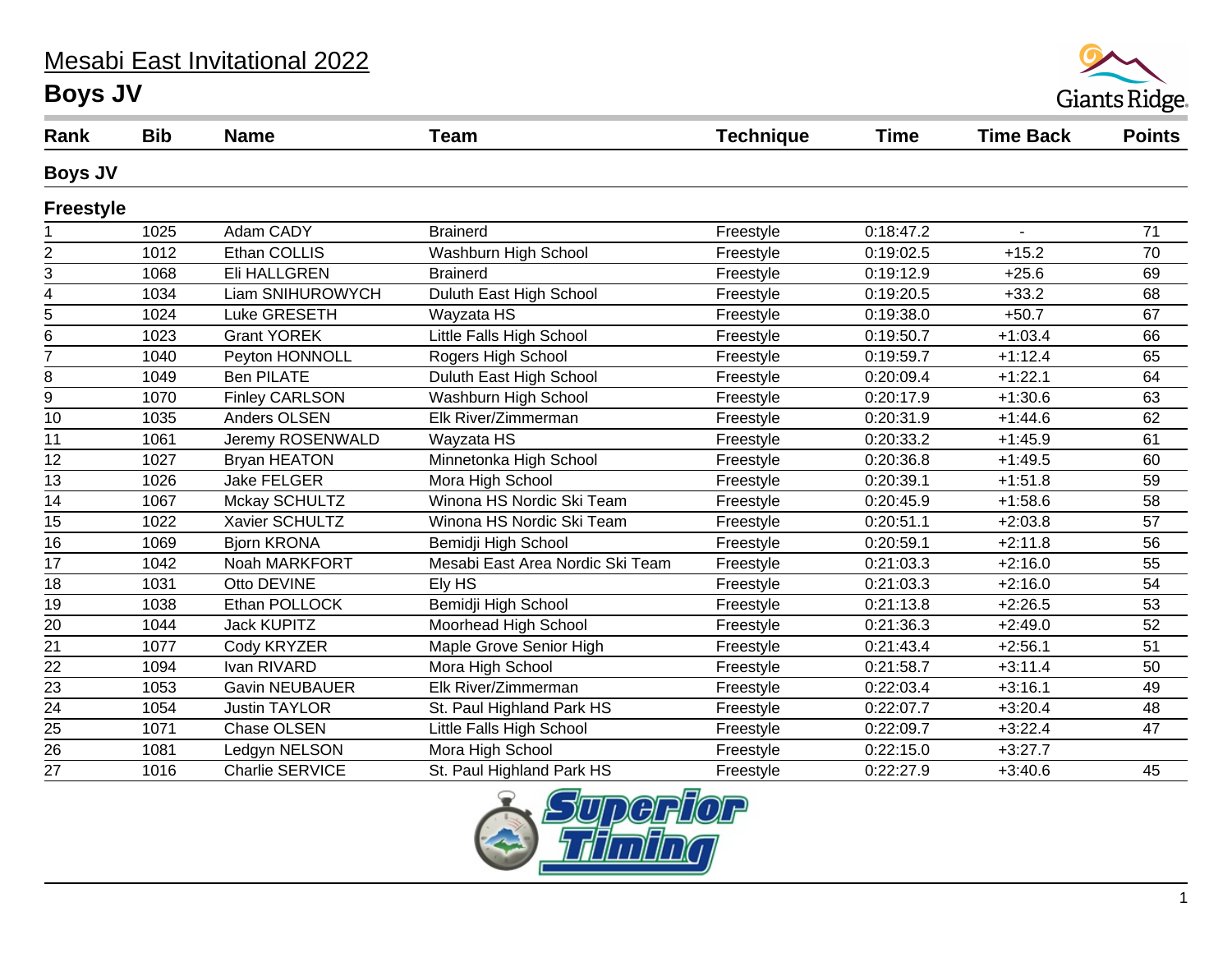## Mesabi East Invitational 2022 **Boys JV**



| Rank            | <b>Bib</b> | <b>Name</b>          | <b>Team</b>                       | <b>Technique</b> | <b>Time</b> | <b>Time Back</b> | <b>Points</b>   |
|-----------------|------------|----------------------|-----------------------------------|------------------|-------------|------------------|-----------------|
| 28              | 1041       | Charlie KOELZER      | Stillwater Area High School       | Freestyle        | 0:22:33.8   | $+3:46.5$        | 44              |
| 29              | 1045       | Karlis KRESLINS      | St. Louis Park High School        | Freestyle        | 0:22:38.3   | $+3:51.0$        | 43              |
| 30              | 1063       | Aidan GREIFF         | Moorhead High School              | Freestyle        | 0:22:39.8   | $+3:52.5$        | 42              |
| 31              | 1055       | Casey HAGEN          | Mahtomedi High School             | Freestyle        | 0:22:42.2   | $+3:54.9$        | 41              |
| 32              | 1074       | <b>Hingfon KONG</b>  | Minnetonka High School            | Freestyle        | 0:22:50.3   | $+4:03.0$        | 40              |
| 33              | 1090       | Jonah BECHARD        | Mahtomedi High School             | Freestyle        | 0:23:10.3   | $+4:23.0$        | 39              |
| $\overline{34}$ | 1089       | <b>Walter HOLMES</b> | Orono High School                 | Freestyle        | 0:23:17.6   | $+4:30.3$        | 38              |
| 35              | 1079       | Kale FAIRCHILD       | Grand Rapids HS Nordic Ski Team   | Freestyle        | 0:23:19.2   | $+4:31.9$        | 37              |
| $\overline{36}$ | 1036       | Eli CHRISTIANSEN     | Coon Rapids High School           | Freestyle        | 0:23:30.1   | $+4:42.8$        | 36              |
| 37              | 1013       | <b>Larson CURNOW</b> | Grand Rapids HS Nordic Ski Team   | Freestyle        | 0:23:33.3   | $+4:46.0$        | 35              |
| $\overline{38}$ | 1076       | Nicholas BORDEN      | Alexandria Area High School       | Freestyle        | 0:23:38.6   | $+4:51.4$        | $\overline{34}$ |
| 39              | 1014       | <b>Ben SANDERS</b>   | Cloquet-Esko-Carlton              | Freestyle        | 0:23:39.8   | $+4:52.5$        | 33              |
| $\overline{40}$ | 1060       | lan BERUBE           | Cloquet-Esko-Carlton              | Freestyle        | 0:23:46.5   | $+4:59.2$        | 32              |
| 41              | 1018       | Logan BREDENBERG     | Fergus Falls High School          | Freestyle        | 0:23:46.9   | $+4:59.6$        | 31              |
| $\overline{42}$ | 1056       | Lane GESSLER         | Stillwater Area High School       | Freestyle        | 0:23:57.2   | $+5:09.9$        | 30              |
| 43              | 1015       | <b>Blake INGELIN</b> | Heritage/Providence Nordic        | Freestyle        | 0:23:59.0   | $+5:11.7$        | 29              |
| $\overline{44}$ | 1095       | <b>Brody KOPP</b>    | Spring Lake Park/St Anthony HS    | Freestyle        | 0:24:19.6   | $+5:32.3$        | 28              |
| 45              | 1021       | Owen GILBERTSON      | Alexandria Area High School       | Freestyle        | 0:24:44.9   | $+5:57.6$        | 27              |
| $\overline{46}$ | 1039       | <b>Elex TELL</b>     | Mahtomedi High School             | Freestyle        | 0:24:55.3   | $+6:08.0$        |                 |
| 47              | 1017       | Ladd TIMOTHY         | Maple Grove Senior High           | Freestyle        | 0:25:06.6   | $+6:19.3$        | 25              |
| 48              | 1073       | Nate BORNES          | Coon Rapids High School           | Freestyle        | 0:25:57.4   | $+7:10.1$        | 24              |
| 49              | 1084       | <b>Nigel NOWLIN</b>  | Benilde-St. Margaret's            | Freestyle        | 0:26:03.0   | $+7:15.7$        | 23              |
| 50              | 1058       | Peyton BRADBURY      | <b>Duluth Denfeld</b>             | Freestyle        | 0:26:15.1   | $+7:27.8$        | 22              |
| 51              | 1052       | <b>Henrik MURRAY</b> | Mesabi East Area Nordic Ski Team  | Freestyle        | 0:26:33.9   | $+7:46.6$        | 21              |
| 52              | 1043       | Mark HUG             | Roseville Area High School Nordic | Freestyle        | 0:26:49.1   | $+8:01.8$        | 20              |
| $\overline{53}$ | 1087       | Jackson HOOVER       | Saint John's Preparatory School   | Freestyle        | 0:26:49.5   | $+8:02.3$        | 19              |
| 54              | 1075       | <b>Wyatt ANKRUM</b>  | Roseville Area High School Nordic | Freestyle        | 0:27:48.5   | $+9:01.2$        | 18              |
| 55              | 1065       | Arthur GOODMAN       | Marshall Nordic Ski Team          | Freestyle        | 0:28:03.8   | $+9:16.5$        | 17              |
| $\overline{56}$ | 1080       | <b>Joe ROGERS</b>    | White Bear Lake Area Schools      | Freestyle        | 0:28:21.2   | $+9:33.9$        | 16              |
| $\overline{57}$ | 1029       | <b>Bjorn MOORS</b>   | Detroit Lakes High School         | Freestyle        | 0:28:29.7   | $+9:42.4$        | 15              |